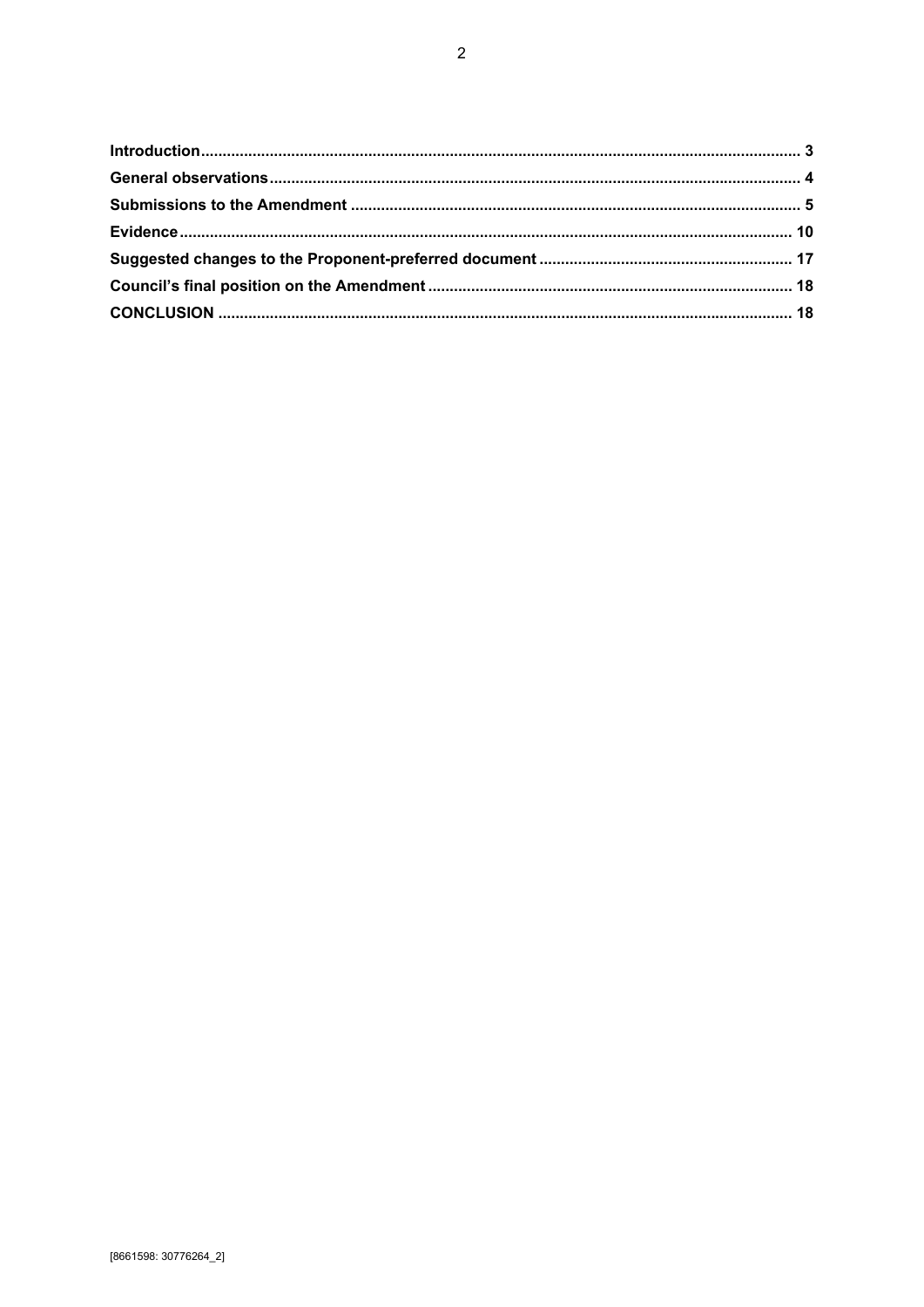### **Introduction**

- 1. This submission is made on behalf of Yarra City Council (Council), which is the Planning Authority for Amendment C280yara (Amendment) to the Yarra Planning Scheme (Scheme).
- 2. The Amendment relates to land at 32-68 Mollison Street, Abbotsford (**Subject Site**) and, broadly speaking, seeks to replace the Incorporated Plan Overlay (Schedule 1) (**IPO1**) and incorporated plan that applies to the Subject Site.
- 3. On 23 September 2021 Council circulated its Part A submission in accordance with direction 5 of the Panel Directions issued on 7 September 2021 (**Panel Directions**). The Part A submission includes:
	- 3.1 Background to the Amendment;
	- 3.2 Strategic context and assessment;
	- 3.3 Processing the amendment; and
	- 3.4 Overview of issues identified in submissions.
- 4. Those submissions are adopted for the purposes of this Panel hearing, and taken to be forming part of these submissions.
- 5. Together with Council's Part A submission, Council circulated the evidence of Ms Leanne Hodyl of Hodyl & Co.
- 6. AH Meyland Property Ltd, the proponent of the Amendment (**Proponent**), has circulated:
	- 6.1 its preferred version of the incorporated document; and
	- 6.2 the evidence of Ms Julia Bell, Kinetica Studio Pty Ltd.
- 7. This submission responds to direction 9 of the Panel Directions to set out Council's:
	- 7.1 response to submissions and evidence;
	- 7.2 suggested changes (if any) in response to the Proponent-preferred version of the incorporated document; and
	- 7.3 final position on the Amendment.
- 8. Council's suggested changes to IPO1 and the incorporated document are set out at **Appendices A and B**, respectively, to these submissions.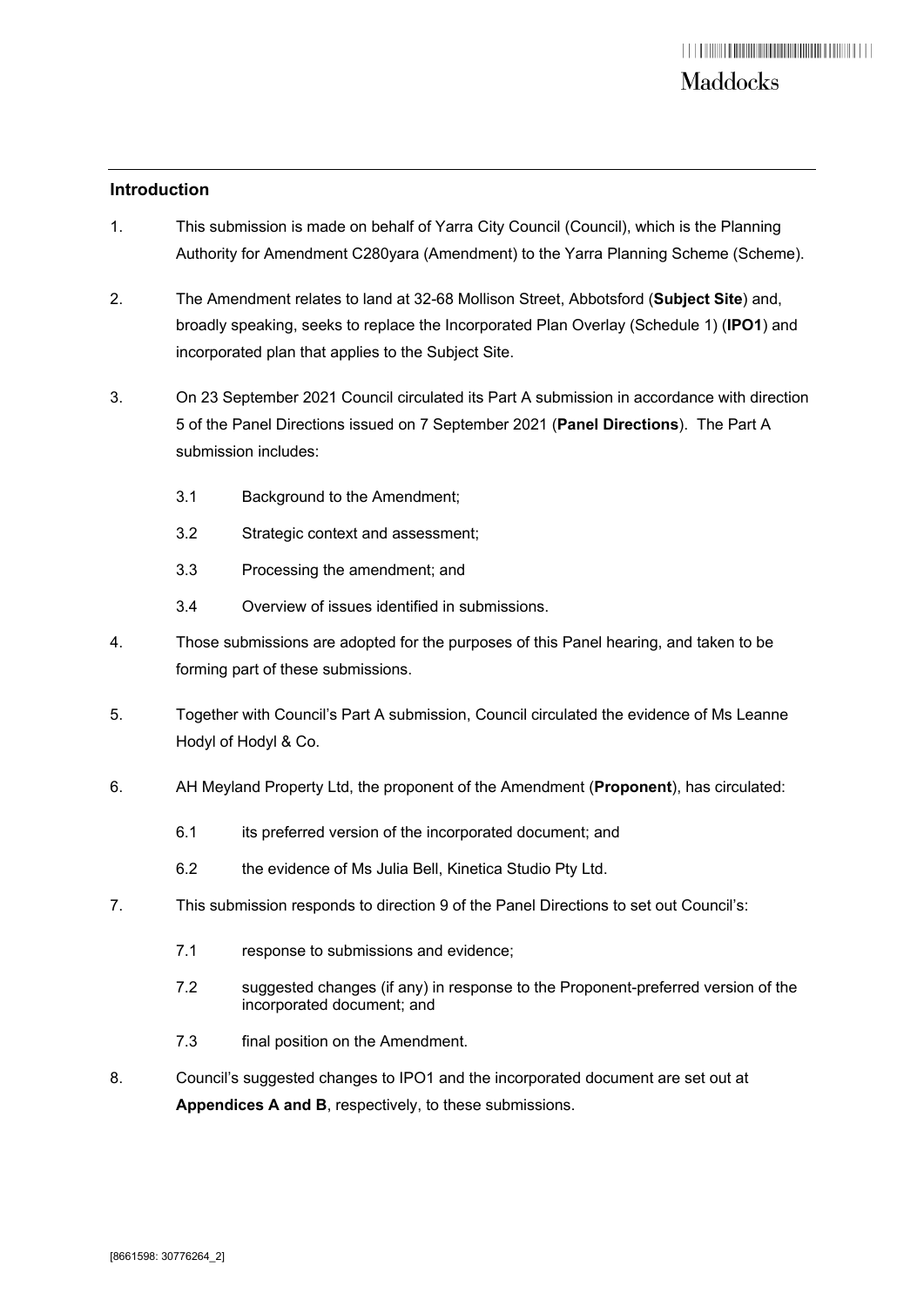### **General observations**

- 9. As set out in Council's Part A submission, the Amendment will:
	- 9.1 increase the allowable building height from 5 storeys (23m) to 7 storeys (32m) for the part of the western part of the Subject Site, while retaining the existing 5 storey limit on the eastern part;
	- 9.2 increase the street wall height from 3 storeys to 4 storeys at the eastern end of the Subject Site;
	- 9.3 increase the upper level setbacks from 2 metres to 3 metres;
	- 9.4 introduce a ground level setback on Little Nicholson Lane to support two-way traffic;
	- 9.5 introduce a requirement for a chamfer at the intersection of Mollison Street and Victoria Crescent;
	- 9.6 introduce a requirement for upper building separation of 6 metres;
	- 9.7 introduce a solar access requirement to the southern footpath on Mollison Street between 10am and 2pm at the September equinox;
	- 9.8 introduce a requirement for a minimum of 80% active frontages to Mollison Street and Victoria Crescent;
	- 9.9 introduce a requirement for materials definition between lower and upper levels of buildings;
	- 9.10 introduce a requirement that car parking is concealed from Victoria Crescent and Mollison Street;
	- 9.11 introduce a requirement for bicycle parking;
	- 9.12 limit vehicle access to Little Nicholson Street and Mollison Street:
	- 9.13 require pedestrian access to be from streets (with primary access from laneways to be avoided); and
	- 9.14 require service cabinets to be appropriately located and integrated with the design of the building where possible.
- 10. The strategic basis of the Amendment in response to the PPF, relevant Ministerial directions and the *Planning and Environment Act 1987* (**Act**) is also explained in Council's Part A submission. That detail is not repeated here, save to note that it is consistent with the following objectives of planning in Victoria:1
	- a) to provide for the fair, orderly, economic and suitable use, and development of the land;

…

 $1$  Section 4(1) of the Act.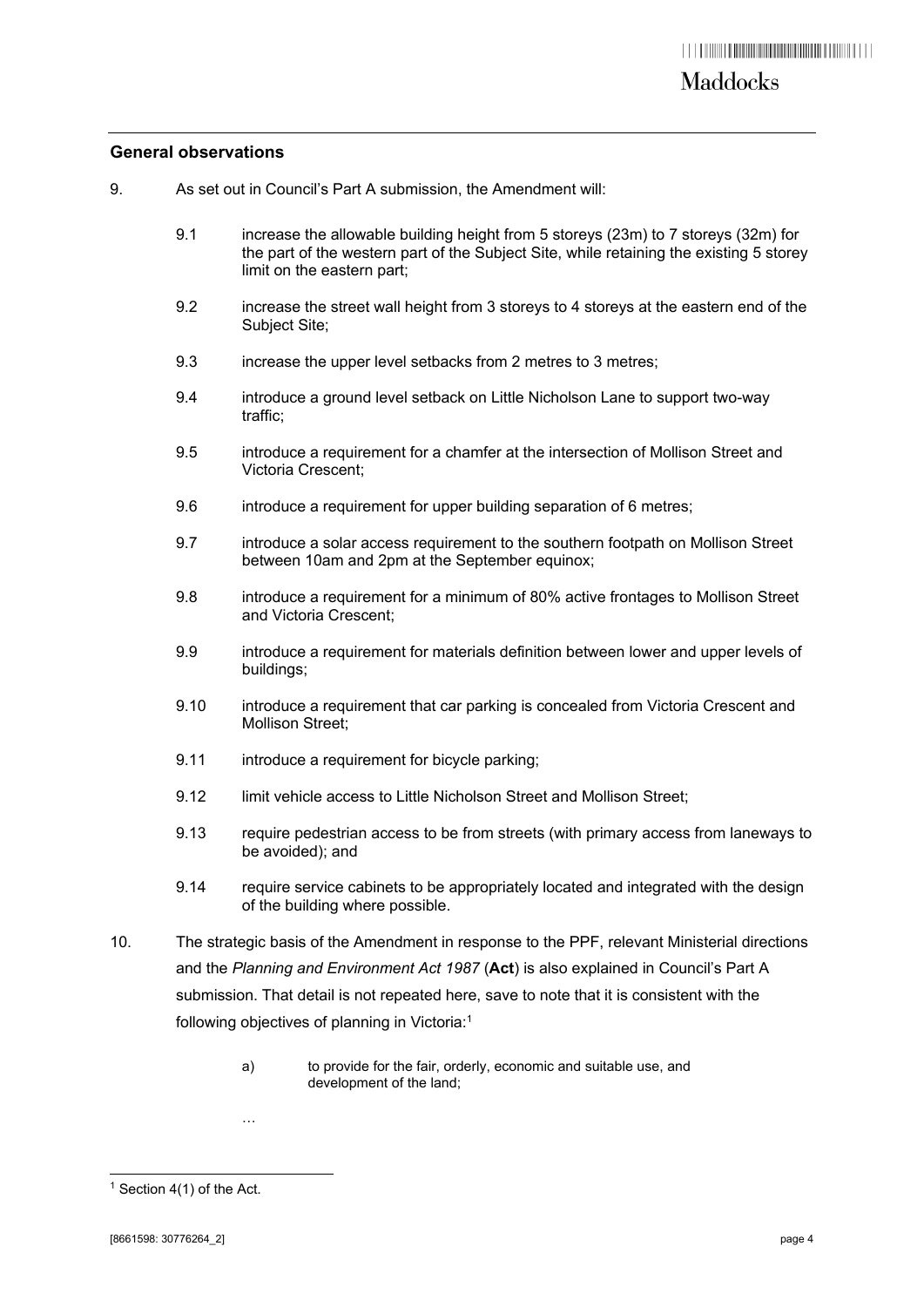## Maddocks

- c) to secure a pleasant, efficient and safe working, living and recreational environment for all Victorians and visitors to Victoria;
- d) to conserve and enhance those buildings, areas or other places which are of scientific, aesthetic, architectural or historical interest, or otherwise of special cultural value;
- e) to protect public utilities and other assets and enable the orderly provision and co-ordination of public utilities and other facilities for the benefit of the community;
- f) to facilitate development in accordance with the objectives set out in paragraphs (a), (b), (c), (d) and (e);
- g) to balance the present and future interests of all Victorians.
- 11. The Amendment furthers those objectives by:

…

- 11.1 providing greater clarity regarding built form outcomes and expectations. In doing so, the proposed provisions will support more efficient and orderly planning processes;
- 11.2 achieving better built form and public realm outcomes and assisting to improve public safety at local intersections; and
- 11.3 achieving positive social and economic benefits through the facilitation of better built form outcomes, and accommodating office and commercial activity situated near an activity centre that is well served by public transport and other services.
- 12. Further, the Amendment complies with:
	- 12.1 Ministerial Direction Form and Content of Planning Schemes;
	- 12.2 Ministerial Direction No 9 Metropolitan Planning Strategy;
	- 12.3 Ministerial Direction No 11 Strategic Assessments of Amendments;
	- 12.4 Ministerial Direction No 15 The Planning Scheme Amendment Process; and
	- 12.5 A Practitioner's Guide to Victorian Planning Schemes,

as relevant to the scope and content of this Amendment.

### **Submissions to the Amendment**

- 13. As summarised in Council's Part A submissions, eleven submission were received on the Amendment, including:
	- 13.1 one neutral submission from submitter #1;
	- 13.2 nine objecting submissions from surrounding residents (submitters #2 to #10); and
	- 13.3 one submission from the proponent (submitter #11) in support of the Amendment.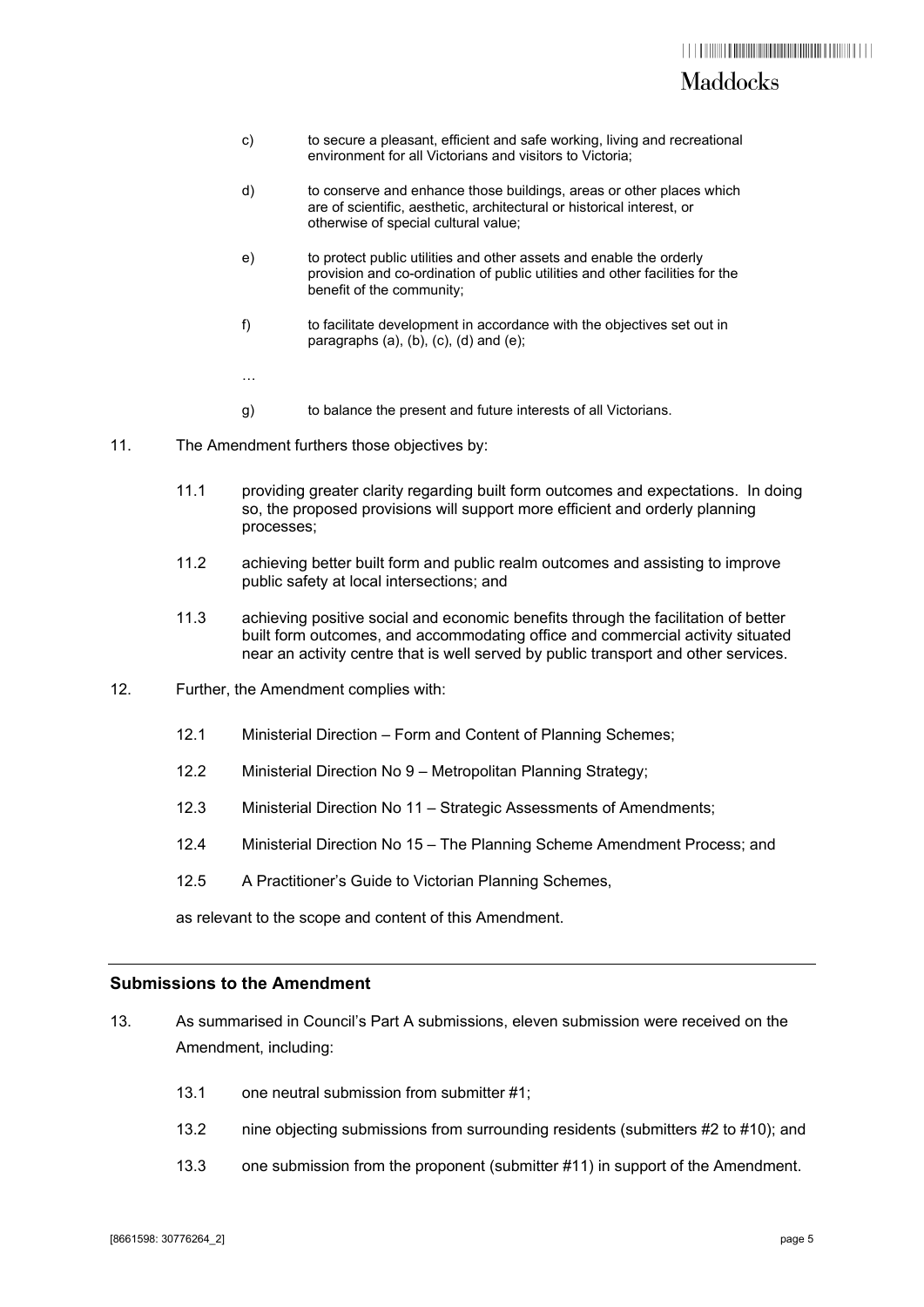14. This Part B submission responds to the common themes or concerns raised in submissions 2 to 10, followed by the property-specific issues raised by submitter #1. Submission #11 is generally supportive of the Amendment, and no response to it is made here.

### *Building height and loss of character*

- 15. One of the purposes of the Amendment is to increase the allowable building height on the western part of the Subject Site to 7 storeys (32 metres) in Area A, to reflect other allowable heights in the employment area.
- 16. Many of the submissions raise concerns that a building of up to 7 storeys is too high, and will have adverse effects on amenity and character:
	- 16.1 Submitter #2 notes that all neighbouring buildings are no higher than 4 levels,
	- 16.2 Submitters #3, #7, #8, #9 and #10 regard the scale of proposed development out of keeping with the character of the neighbourhood.
	- 16.3 Submitter #6 regards the scale of the contemplated development as offensive, dominating, and inappropriate adjacent to a residential zone.
- 17. The emerging character of the surrounding area can be seen in the 'Planning Permits and Development Status' summary prepared by Council and circulated on 16 September 2021:
	- 17.1 Many of the submitters reside at 61-69 William Street, Abbotsford. Plans for a 4 storey (15.5 metre) development on that site were approved in May 2018.
	- 17.2 To the east of the Subject Site, across Little Nicholson Street, 20-30 Mollison Street is currently being developed to 8 storeys (29.62 metres), set back 5.3 metres from an 11.5 metre high street wall along Nicholson Street.
	- 17.3 To the north of the Subject Site, 12-20 Victoria Crescent is currently being developed to 9 storeys (35 metres) at its western end and 6 storeys (21.5 metres) along Victoria Crescent.
- 18. Council submits that the proposed height increase in appropriate in that context, while acknowledging this increase warrants additional controls to manage effects on urban design considerations and amenity acknowledging the fact that while the site is zoned Commercial 2, it is directly opposite and area that is zoned residential.
- 19. The Amendment includes various requirements that will, despite the increased height, provide a better strategy to manage bulk and form than the existing IPO. As summarised in Table 1 of Council's Part A submission, those improvements include:
	- 19.1 Differentiation in street wall heights, to break up ground-level building form;
	- 19.2 Increased setbacks above the street wall;
	- 19.3 Ground-level setback from Little Mollison Street;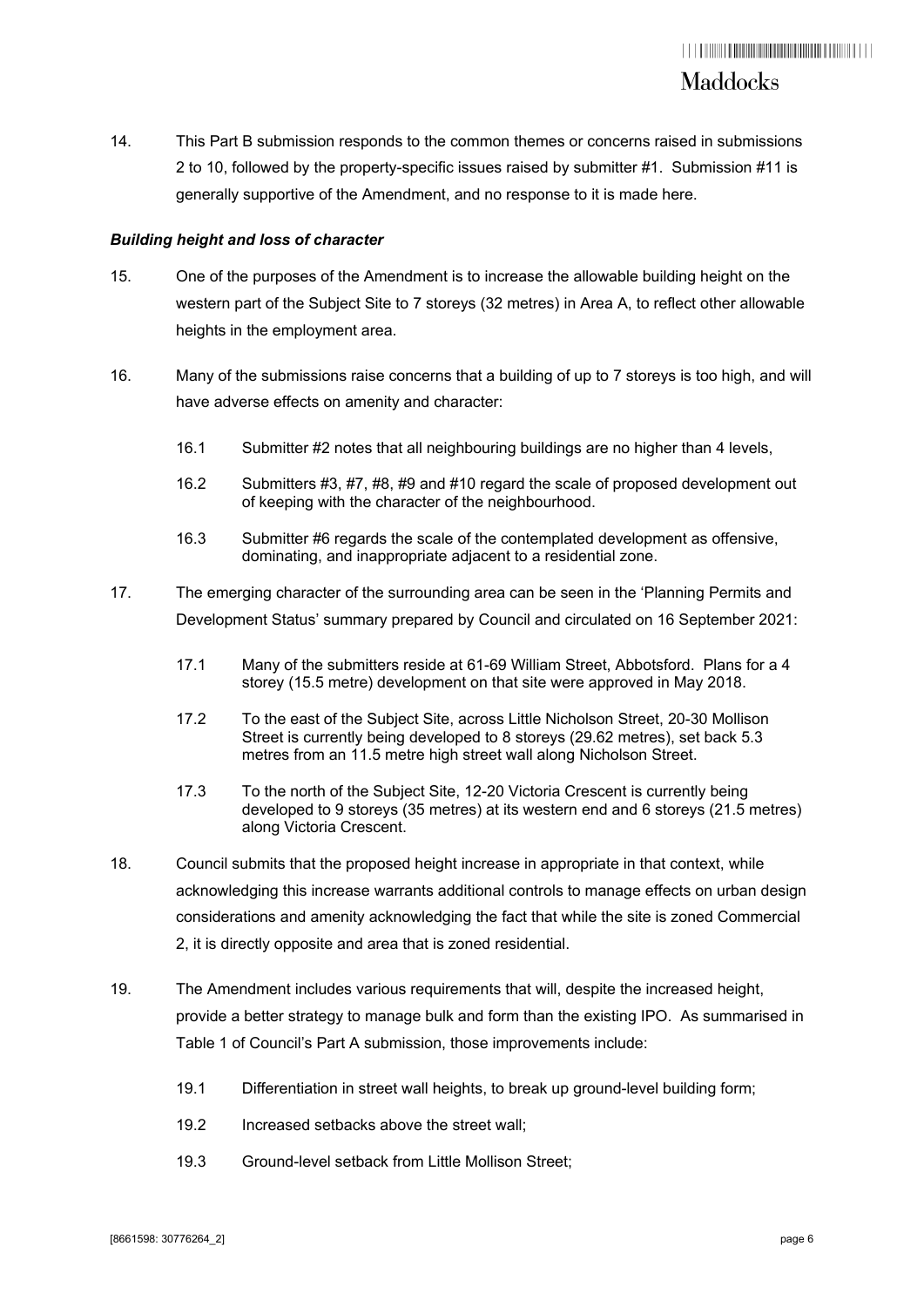- 19.4 A requirement for upper level building separation;
- 19.5 Building at the corner of Mollison Street and Victoria Crescent to be chamfered;
- 19.6 Requirements for maximum overshadowing;
- 19.7 Active frontage controls;
- 19.8 Requirements for façade articulation and for material differentiation between the podium and upper levels;
- 19.9 Carparking to be moved from the western part of the property to be concealed from street frontages;
- 19.10 A reduction in vehicle accesses from 4 to 2, and with one moved onto Little Nicholson Street;
- 19.11 A requirement for primary pedestrian accesses to be from Mollison and/or Victoria Crescent;
- 19.12 Requirements for the location of service cabinets.
- 20. While not all of those controls relate specifically to building height, Council considers that the urban design effects of any development, including those relating to building height and bulk, will be better managed under the Amendment than would be possible under the existing IPO.
- 21. The new IPO control will also continue to give the same level of certainty as the old IPO Schedule and Incorporated Plan did in that the various height provisions continue to be mandatory through the way that the Incorporated Plan operates.

#### *Overshadowing*

- 22. It is clear that a primary concern of the majority of submitters relates to the shadows that will be cast from a 7 storey building:
	- 22.1 Submitters #3, #7, #9 and #10 raise similar concerns about loss of light, in addition to loss of views of the sky.
	- 22.2 Submitter #4 requests that the performance measure be amended to refer to the winter solstice
	- 22.3 Submitters #2, #5, #6 and #8 raise objections relating to shading and amenity.
- 23. Council also notes that the existing IPO1 does not include any controls specifically in relation to shading effects. In contrast, each of the proposed IPO1 and incorporated plan include a permit requirement that:

A new development must not overshadow the southern footpath of Mollison Street between 10am and 2pm on the 22<sup>nd</sup> of September.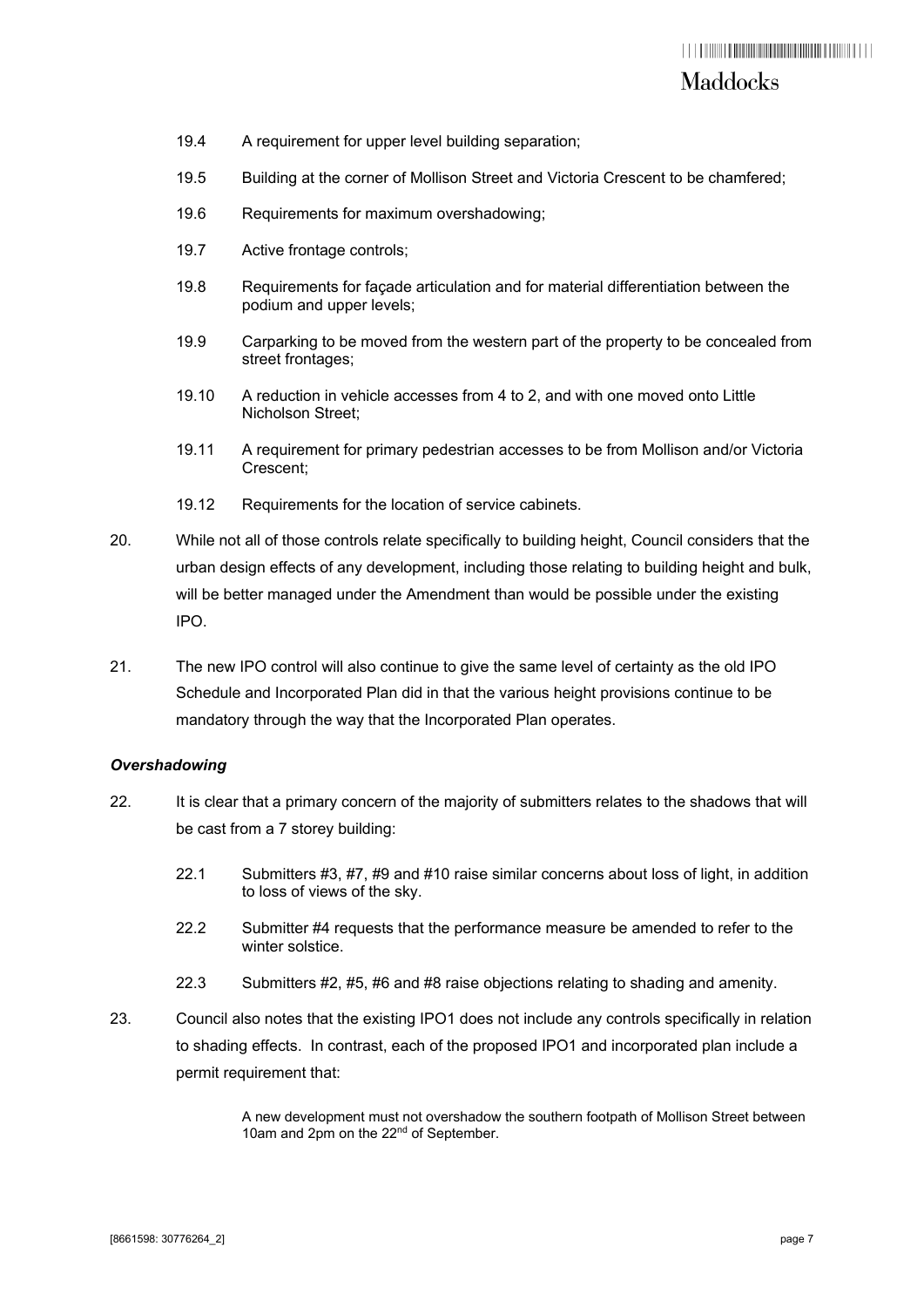- 24. The proposed incorporated plan also includes a requirement that any application for a permit be accompanied by a detailed shadow analysis demonstrating compliance with this permit requirement.
- 25. Council submits that the Amendment includes appropriate controls on overshadowing effects. These controls are consistent with those Council has imposed in similar circumstances, including Design and Development Overlays 15 (Johnston Street Activity Centre), 17 (Swan Street Activity Centre) and 23 (Collingwood South Mixed Use Precinct).
- 26. There is no basis in the policy framework of the Planning Scheme or even by reference to the Urban Design Guidelines for Victoria for example, for more stringent requirements (such as, for example, to avoid overshadowing at the winter solstice), which would be unreasonably onerous in an important urban area intended to provide for industrial, commercial and employment activities.
- 27. For these reasons Council considers the Amendment as proposed by Council will ensure an appropriate level of amenity for neighbouring residents, and will provide increased certainty as to the form and effects of any development that might occur.
- 28. To the extent that concerns regarding views of the sky are materially different from those regarding overshadowing effects, Council's position is as set out above.

### *Traffic impacts*

- 29. The following submitters raised concerns relating to traffic and parking issues:
	- 29.1 Submitters #3, #7 and #9 are concerned that increasing development capacity on the subject site by two storeys will worsen congestion and reduce amenity.
	- 29.2 Submitters #6, #8 and #10 object to relocation of traffic from Victoria Crescent onto Mollison Street. Each submitter also raises concerns about the future availability of on-street parking.
	- 29.3 Submitter #4 seeks that Council undertake a safety audit any recommended improvement works, and supports the recommendations of the Urban Design Peer Review for:
		- (a) a pedestrian link should be created between William Street and the existing laneway to the North of the Site; and
		- (b) vehicle access to the subject site to occur off a new service laneway within the site.
	- 29.4 Submitter #4 also seeks a new two-way loop linking Mollison, Little Nicholson, an existing service laneway and a new service laneway within the subject site.
- 30. Council is satisfied that the traffic impacts of any development can be appropriately managed in the usual way, through the planning permit process, when there is more information about a specific development proposal. There is nothing in the present case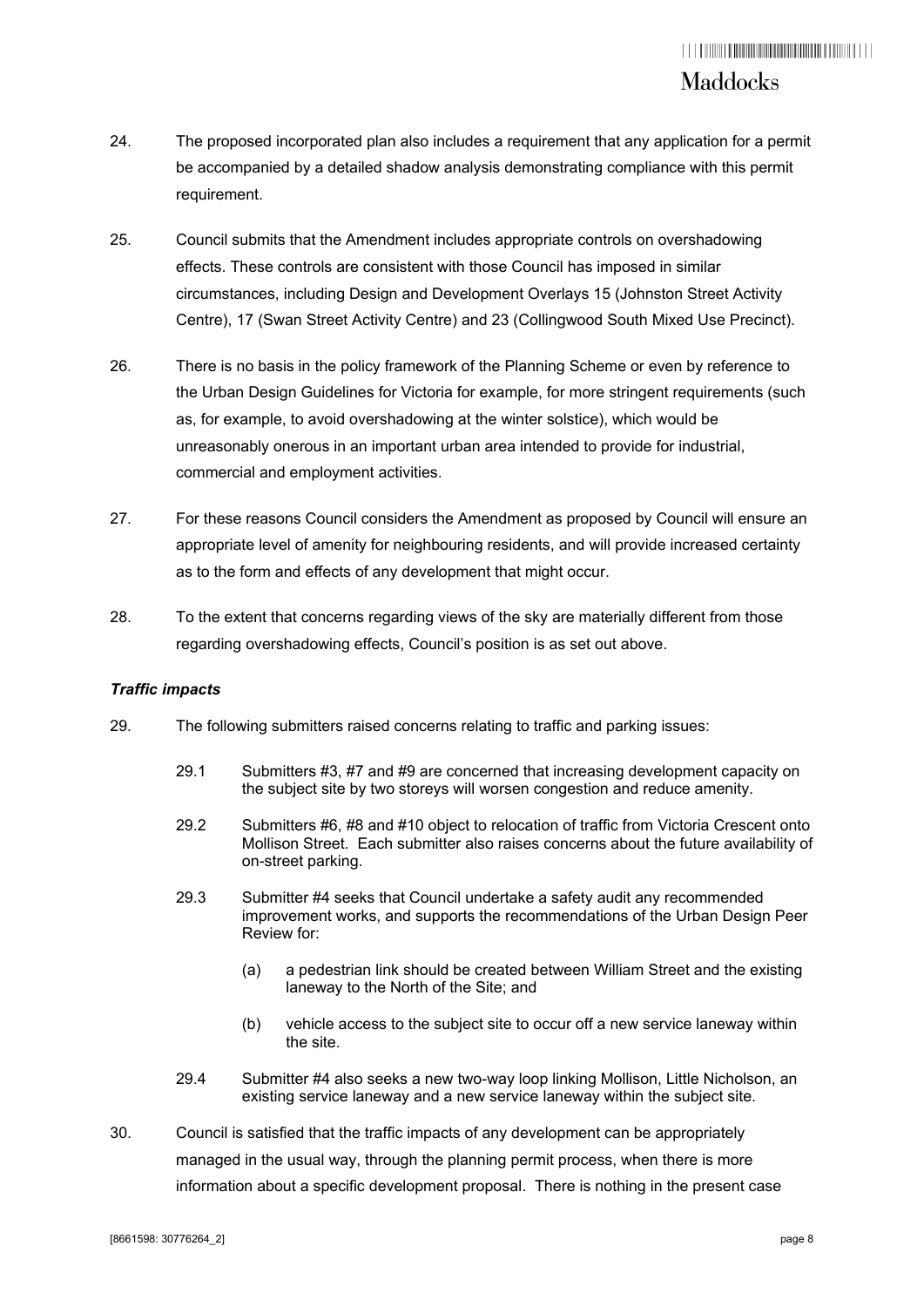that, in Council's submission, requires additional controls to those that apply more generally, including Clauses 22.07, 22.10 and 22.17.

31. In relation to on-street parking, Council notes that this is something it manages and will continue to manage as the area develops. An on-street parking permit requirement is possible and, if this is required to be imposed, any development on the Subject Site would not be entitled to any such permits.

### *Architectural and design treatment*

- 32. The following submitters raised concerns relating to architectural and design treatment:
	- 32.1 Submitters # 3, #7 and #9 express the view that the architectural and design outcomes sought through the Amendment should be applied without the Amendment. Each submitter also raises a concern about loss of character, and in particular loss of the existing example of the existing saw tooth roof form.
	- 32.2 Submitter #6 seeks that green space be provided along the Mollison Street road frontage of the subject site. Submitter #8 also proposes that the subject site be used as green open space.
	- 32.3 Submitter #8 questions what is meant by 'active frontages', and whether that is synonymous with driveways.
- 33. Council notes that, as set out in the Hodyl Peer Review report, the existing IPO provides only limited means through which Council can achieve urban design outcomes, as demonstrated by the permit previously granted for the site. The Amendment will result in a significantly better architectural and design outcome.
- 34. Council does not support additional green space at the ground level along Mollison Street, which would be inconsistent with its commercial and warehouse character.
- 35. Active frontages are discussed below, in response to the evidence filed.

#### *Property-specific submissions*

- 36. Submitter #1 is the owner of a business located to the north of the subject site, and has expressed the view that they are the owners of "the tunnel at the rear" of the subject site, including the air space above.
- 37. As set out in Appendix B to Council's Part A submission, Council has been advised by the Proponent that Submitter #1 has an easement over the rear accessway in question, providing access to a nominated RL, and that this access will be incorporated into any new building.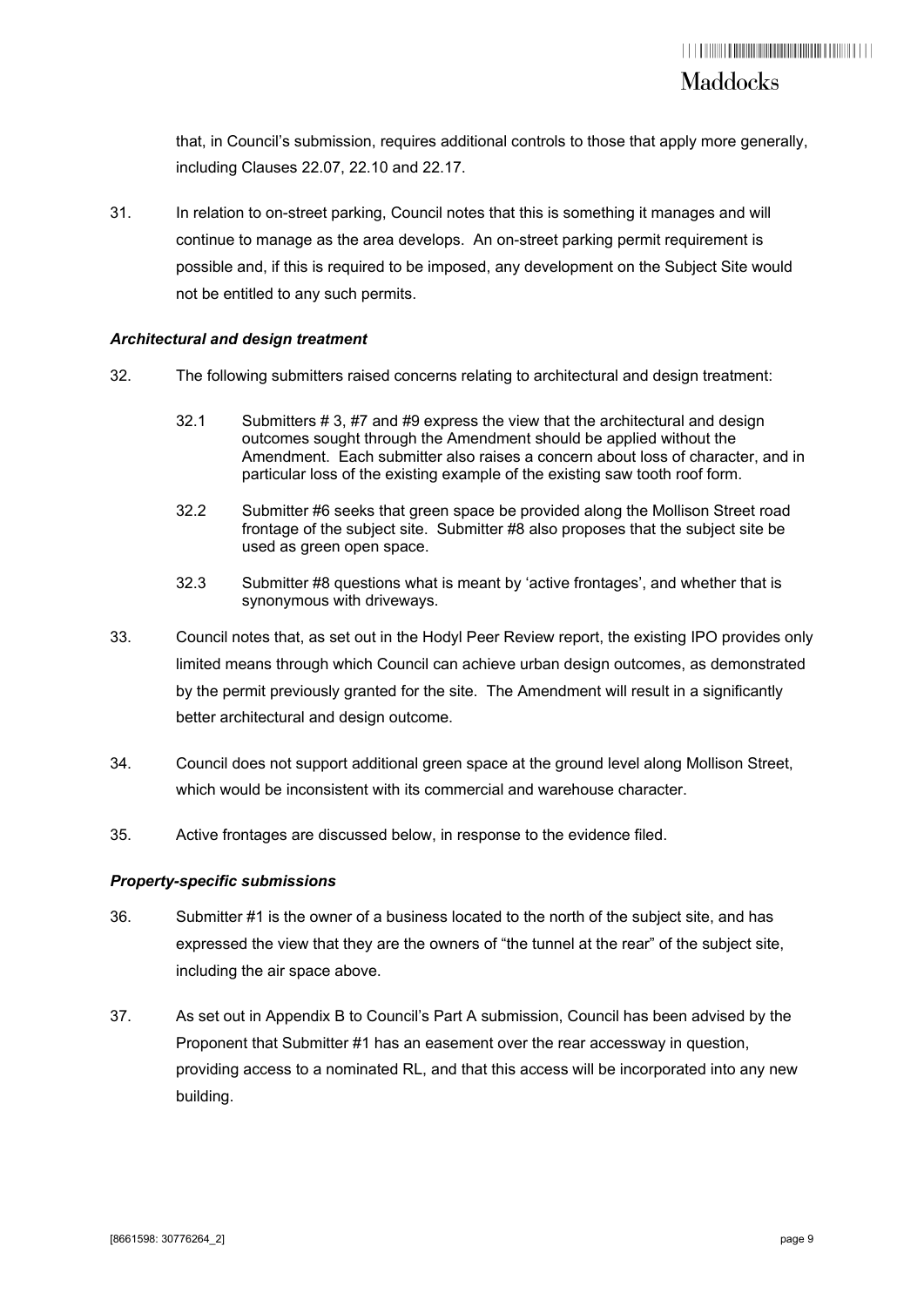- 38. Council submits that it is not generally the role of planning authorities under the P&E Act to arbitrate property issues as between private individuals, except where real and significant property issues mean that the grant of a permit (or approval of an amendment) will be futile.<sup>2</sup>
- 39. There appears to be nothing in the present circumstances case that come close to raising futility arguments, and so the question of property rights is not relevant, for reasons including that:
	- 39.1 the Amendment does not contemplate or provide for any development that is necessarily inconsistent with the property right in question;
	- 39.2 the submission in question is neutral, rather than opposed to the Amendment.

### **Evidence**

- 40. The only evidence filed has been prepared by:
	- 40.1 Ms Leanne Hodyl, on behalf of Council; and
	- 40.2 Ms Julia Bell, on behalf of the Proponent.
- 41. Rather than addressing each brief of evidence in turn, these submissions address the issues or themes raised in the evidence, including those relating to:
	- 41.1 The measurement of maximum height;
	- 41.2 Active frontage requirements;
	- 41.3 Setbacks above the podium;
	- 41.4 A possible extension of William Street into a new service lane off Mollison St.
- 42. Before dealing with the matters, it is important to acknowledge how the IPO and its associated schedule operate under the planning scheme. Under the IPO parent clause, the operative provision states:

| 43.03-1                   | Requirement before a permit is granted                                                                                                                                                                                            |
|---------------------------|-----------------------------------------------------------------------------------------------------------------------------------------------------------------------------------------------------------------------------------|
| 19/01/2006<br><b>VC37</b> | A permit must not be granted to use or subdivide land, construct a building or construct or carry<br>out works until an incorporated plan has been incorporated into this scheme.                                                 |
|                           | This does not apply if a schedule to this overlay specifically states that a permit may be granted<br>before an incorporated plan has been incorporated into this scheme.                                                         |
|                           | A permit granted must:                                                                                                                                                                                                            |
|                           | Be generally in accordance with the incorporated plan, unless a schedule to this overlay specifies<br>otherwise.                                                                                                                  |
|                           | The decision is a small discussed as a set of the second control $\theta$ of the second second distribution of the second second second second second second second second second second second second second second second secon |

Include any conditions or requirements specified in a schedule to this overlay.

<sup>2</sup> As discussed in the comments of Senior Member Byard in *Shire of Mount Alexander v Ariss* (1997) 18 AATR 247 at 255-260; and *Port Phillip City Council v Hickey & Ors* [2001] VSC 129. These cases concerned permit applications, but the principles appear similarly applicable to this Amendment.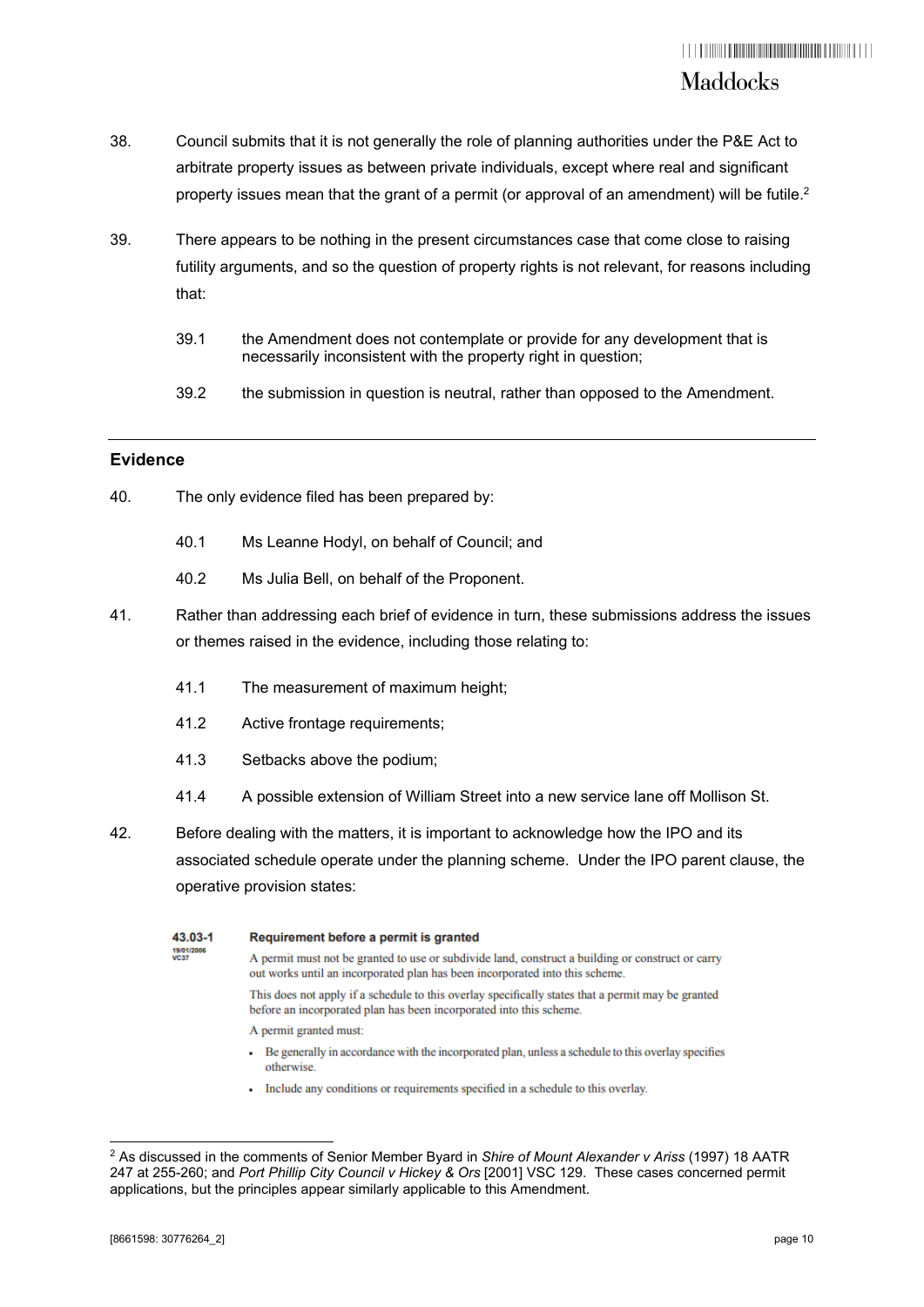43. The Amendment puts the required Incorporated Plan in place. So after it is in place, a permit application which is generally in accordance with the incorporated plan is exempt from public notification and participation. This is clear from clause 43.03-2:

| 43.03-2                    | <b>Exemption from notice and review</b>                                                                                                                                                                                                                                                                                   |
|----------------------------|---------------------------------------------------------------------------------------------------------------------------------------------------------------------------------------------------------------------------------------------------------------------------------------------------------------------------|
| 31/07/2018<br><b>VC148</b> | An application under any provision of this planning scheme which is generally in accordance with<br>the incorporated plan is exempt from the notice requirements of section $52(1)(a)$ , (b) and (d), the<br>decision requirements of section $64(1)$ , (2) and (3) and the review rights of section 82(1) of the<br>Act. |

- 44. Under the current iteration of Schedule 1 of the IPO, it is very clear that the way the planning control operates is that it is not possible to grant a planning permit which is not generally in accordance with the Incorporated Plan. This is because the schedule does not specify that a permit can be granted where it is not generally in accordance with the Incorporated Plan.
- 45. At no stage in the process has it ever been suggested or proposed that this methodology be changed. That is to say, as it is under the existing IPO Schedule 1, under the proposed IPO Schedule 1, the height and setback provisions of the Incorporated Plan will continue to be mandatory. We understand this not to be in issue.
- 46. The only scope for deviation from what is set out in the Incorporated Plan is that limited extent to which an application can be considered to be generally in accordance with the Incorporated Plan.
- 47. Whether something is generally in accordance with a document like an Incorporated Plan is a question of fact. That much is clear from all of the case law. General accordance does not require specific accordance with. So, if a proposal is not exactly as per the incorporated plan, but is successfully argued to be generally in accordance with it, then third parties are excluded from participation. As noted earlier, there is no scope to consider entertaining a planning permit where it is not generally in accordance with the Incorporated Plan.
- 48. In the expert evidence of the Proponent , and having regard to some of the changes sought to the planning scheme documents, it has almost at the  $11<sup>th</sup>$  hour of this Amendment and importantly without any other person or submittor having any foreknowledge of what is proposed, the Proponent has sought to vary the Amendment. They want to remove the reference to the number of stories from the Incorporated Plan.
- 49. Council strongly opposes this change.
- 50. The change was not discussed in the progression of the Amendment. The change has never been discussed with the public and the change would result in significant change to what the amendment facilitates in terms of provision of flexible floor layouts and use. We deal with these issues below.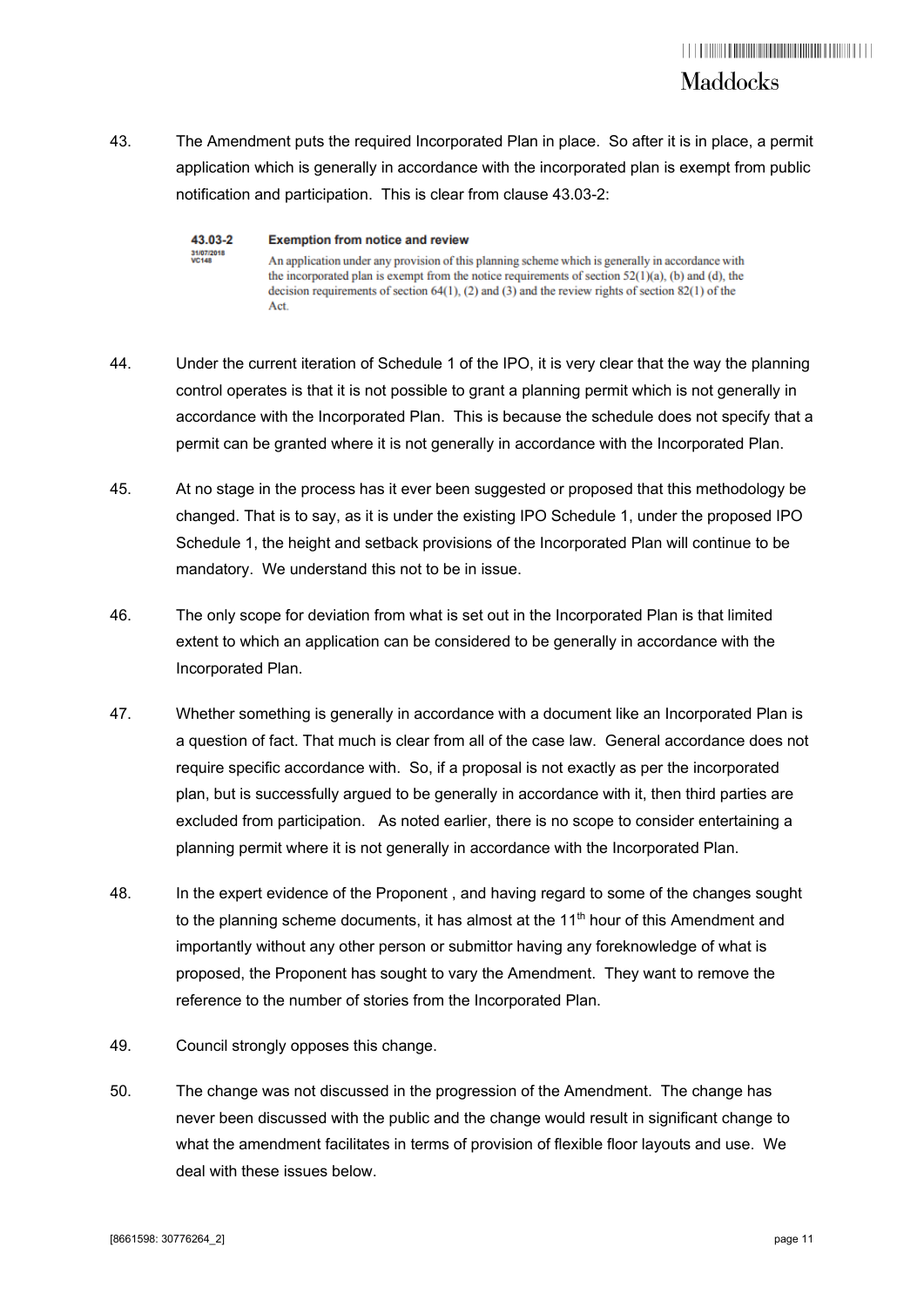### **Measurement of maximum height**

- 51. The Proponent's 2019 request that Council prepare the Amendment was specifically "to have the height that may be permitted on the site increased to seven storeys".<sup>3</sup> While the Proponent also requested that references to storeys be deleted, that same request continued to describe height in both storeys and metres.<sup>4</sup> At no point did the Proponent raise the possibility that it might seek additional storeys beyond those seven. To the contrary, the Proponent's expressed intention was to begin design on a seven storey building.<sup>5</sup>
- 52. The exhibited IPO and incorporated plan each refer to building heights in both metres and storeys. As set out in the Explanatory Report, the purpose of the Amendment was, relevantly, to enable an additional two storeys of development.
- 53. The Proponent's submission on the exhibited documents did not request that references to storeys be deleted, and said nothing of any desire to seek additional storeys. Submitters can be taken to have approached this matter on the basis that no more than seven storeys were being sought.
- 54. In its preferred version of the IPO1 and the incorporated plan, the Proponent resurrected its request that references to storeys be deleted.
- 55. Ms Bell's evidence suggests that references to height in storeys should be deleted, so that an additional storey might be constructed in each of Area A and Area B, within the height limits specified in metres. $6$  That additional storey would fit within the 32 metre height specified by the IPO but would come with materially lower floor to ceiling heights for each of the floors than might otherwise be the case.
- 56. In support of that suggestion, Ms Bell refers to:
	- 56.1 Planning Practice Note 13 (Incorporated and Background documents), which notes the importance of clarity;
	- 56.2 Planning Practice Note 23 (Applying the Incorporated Plan and Development Plan Overlays), which describes an IPO as a flexible tool; and
	- 56.3 Planning Practice Note 60 (Height and Setback Controls for Activity Centres), which says that if height limits are measured in storeys, they should be measured in metres as well;
	- 56.4 examples of other IPOs and DPOs, some of which measure height in metres and storeys, and some of which refer only to meters.

 $3$  Page 1.

<sup>4</sup> For example at pages 40 and 55.

 $5$  At page  $52$ .

 $6$  At [12] to [35],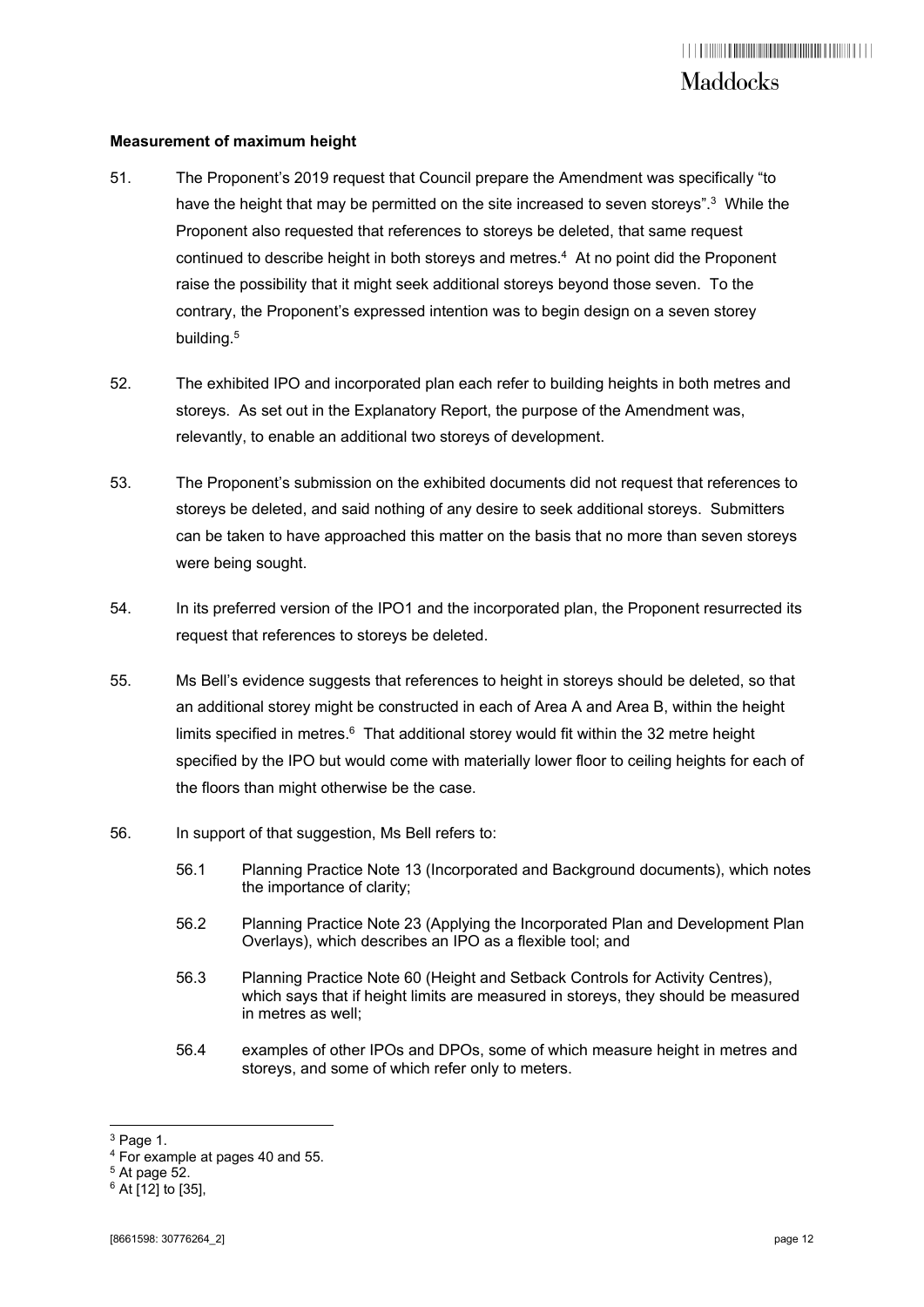- 57. While noting the different approaches described above, Ms Bell opines that reference solely to height in metres:
	- 57.1 will accommodate a 4 metre floor-to-floor ground floor retail offering, and "will give clarity on what the primary measure is and more certainty in relation to the eventual built form";7
	- 57.2 "provide flexibility" as to the number of storeys.<sup>8</sup>
- 58. In contrast, Ms Bell considers that including reference to a maximum number of storeys "will lead to ambiguity in terms of the desired built form outcome".<sup>9</sup>
- 59. Council acknowledges that the maximum height as expressed in the exhibited documents could be clarified by making it clear that the height is to be the lesser of the 32 metres or the number of storeys described. This would then be directly consistent with the manner described in the *Practitioner's Guide to Victoria Planning Schemes*, April 2020.
- 60. The *Practitioner's Guide* explains a hypothetical requirement:10

The maximum building height in this precinct should not exceed 21 metres (6 storeys) …

should rather be redrafted as:

Building height should not exceed 21 metres **or** 6 storeys (not including a basement), **whichever is the lesser. …**

(emphasis added)

- 61. This is to avoid ambiguity as to whether the height requirements are cumulative or alternatives. Basements should be specifically addressed, because the definition of storeys in the planning scheme includes any basement or built over car parking area.
- 62. Council supports the change recommended by the Practitioners Guide. Council does not support the deletion of reference to a maximum height expressed in storeys, as well as metres.
- 63. Acknowledging the review conducted by Ms Bell, there are other more relevant considerations than consistency across all planning provisions.
- 64. Council notes in Amendment C190 to the Melbourne Planning Scheme, the Panel commented:11

 $^7$  At [23].

 $8$  At [24].

<sup>9</sup> At [28].

<sup>10</sup> At [6.1.4].

<sup>&</sup>lt;sup>11</sup> Report dated 23 October 2015, page 38.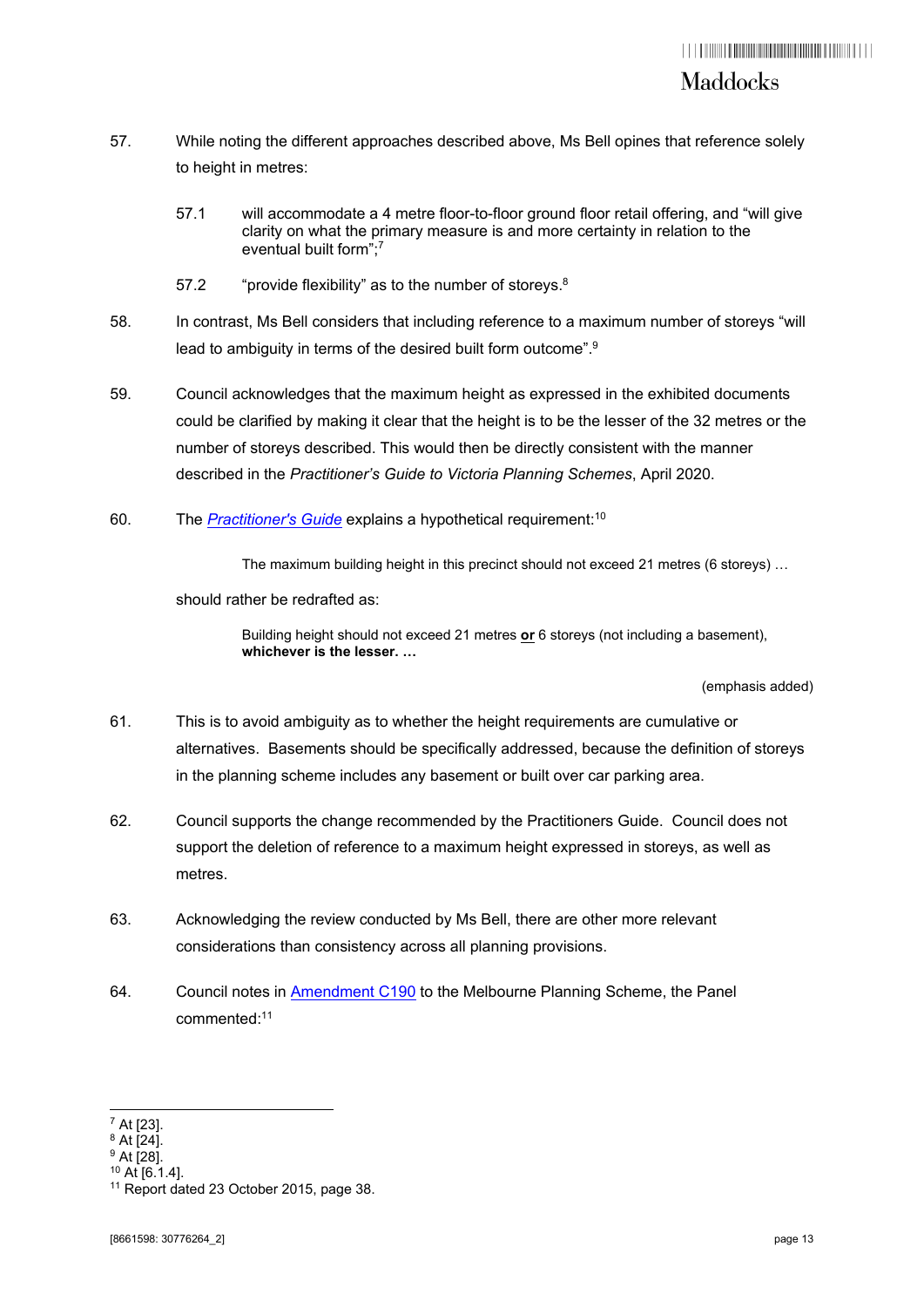There is considerable debate about whether heights should be expressed in metres or storeys. Part of the debate stems from the fact that a different floor to ceiling height might be appropriate in different circumstances, depending on use. Where protection of views or the creation of a consistent built edge is required then specification in metres is appropriate. When the issue is one of pedestrianfriendliness or maintaining low scale development, then perhaps specification in storeys is appropriate. **In some cases, it may be necessary to specify both**.

### **The use of storeys to give the community and designers a visual impression of the height of development that is promoted in each subprecinct is appropriate.**

These height levels are proposed based on character and broad strategic issues, as opposed, to say, the Shrine vista controls that are set on a more precise basis of a view line. Given that the controls are aimed primarily at achieving a character outcome we believe the controls could be expressed in storeys.

- 65. There is no presumption that a development should be able to construct the maximum number of storeys within an acceptable height measured in metres. To the contrary, where a limit on storeys is appropriate, the corresponding maximum height in metres should be set to enable some flexibility in use and design of the development; not simply to enable additional storeys. In deciding to measure height in both metres and storeys, the Panel considering Amendment C173 to the Stonnington Planning Scheme acknowledged that need to enable variation within each limit, so as to achieve a realistic built form.<sup>12</sup>
- 66. That is reflected in Planning Practice Note 60, which states that where a height limit refers to both storeys and metres, adequate allowance should be made in the latter for greater floorto-floor heights to support employment uses where the zoning supports these uses.
- 67. That approach was adopted by the Panel's decision in relation to Amendment C323 to the Melbourne Planning Scheme, where it decided to measure height in both storeys and metres, with the latter set high enough to enable floor-to-floor heights that would support the uses provided for in the relevant zone.<sup>13</sup>
- 68. The Commercial 2 Zone, which applies to the Subject Site, provides for a wide range of activities including offices, some manufacturing and industries, retailing and other business and commercial activities. It is important that rather than the number of storeys being maximised, the extent of flexibility be maximised by having taller floor to ceiling heights.
- 69. Council submits that it is appropriate to refer to both storeys and metres because:

<sup>12 [2013]</sup> PPV 105 (20 August 2013) at page 34.

<sup>13 (</sup>PSA) [2019] PPV 67 (16 December 2019) at page 19.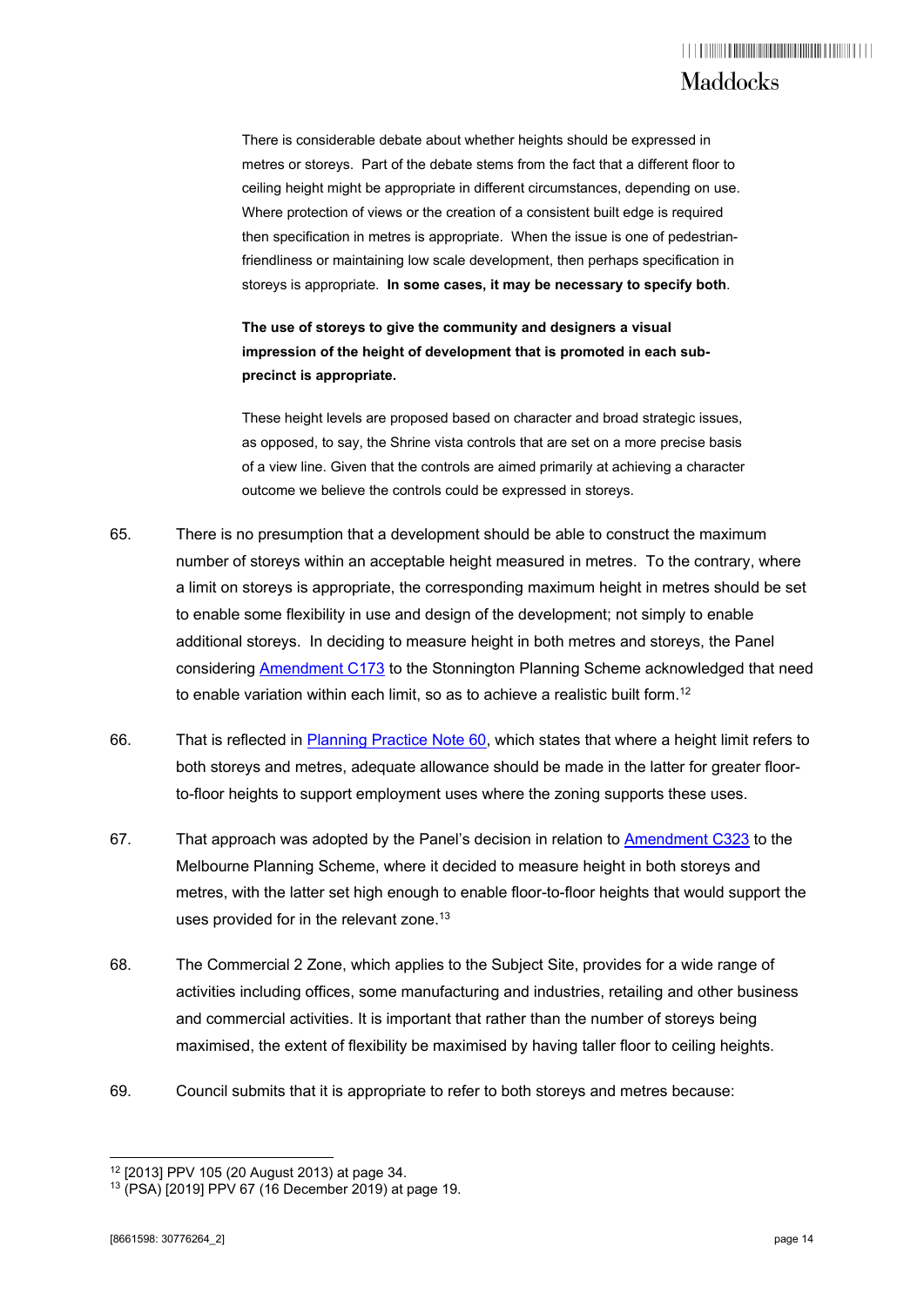### Maddocks

- 69.1 A maximum height expressed in both metres and storeys provides more certainty as to the built form that will result on the site than a reference to metres alone, and certainty is the principal rationale for replacing the IPO in this case.
- 69.2 That increased level of certainty is appropriate in circumstances where  $3<sup>rd</sup>$  party rights are to be removed upon a finding of general accordance.
- 69.3 The provision of the number of storeys ensures that the floor to ceiling heights in the various levels are generous to enable the accommodation of a broad range of employment activities and not just, for example, office activities.
- 69.4 The height limit in this case is not only to define the line of built form, but also to give the community a fair visual impression of the height of development that is promoted and the scale or intensity of the development that will occur on the site.
- 69.5 This is consistent with the Minister for Planning's conditions on authorisation for preparation of the Amendment, which included a requirement to specify the maximum street wall height in metres as well as storeys.14
- 69.6 The Proponent's request for the Council to prepare the Amendment sought only the ability to increase the maximum height by two storeys. There has been limited opportunity for Council or submitters to consider the potential impacts of an additional three or more storeys above those allowed under the existing IPO.
- 70. For these reasons, Council does not support the removal of the reference to storeys. It is not the basis upon which the Amendment was drafted or exhibited and represents a significant change to the Amendment. Council supports retaining references to maximum heights in both storeys and metres whichever is the lesser and with clarification that basement levels are excluded.

### **Active frontage requirement**

- 71. Table 1 of the exhibited Incorporated Plan includes are requirement for active frontages to a minimum of 80% of the Mollison Street and Victoria Crescent frontage.
- 72. Ms Bell considers that requirement to be onerous and unnecessary, and supports the proponent's suggestion to reduce this to a 65% minimum, which she considers adequately responsive to the nature and character of the area.<sup>15</sup>
- 73. Ms Hodyl notes that the intent of active frontage controls is to provide active, engaging and safe streets.<sup>16</sup> She also notes that the most common ways of achieving activation (active uses at ground level and full visibility between interior and exterior spaces, along a distance measured as a percentage) may not be the best method in this context. Instead, Ms Hodyl recommends that the requirement for 80% active frontage be replaced with requirement in Table 1 that:

<sup>&</sup>lt;sup>14</sup> See Part A submissions at [61].

<sup>15</sup> At [37].

<sup>&</sup>lt;sup>16</sup> Evidence of Ms Hodyl at [28]-[34].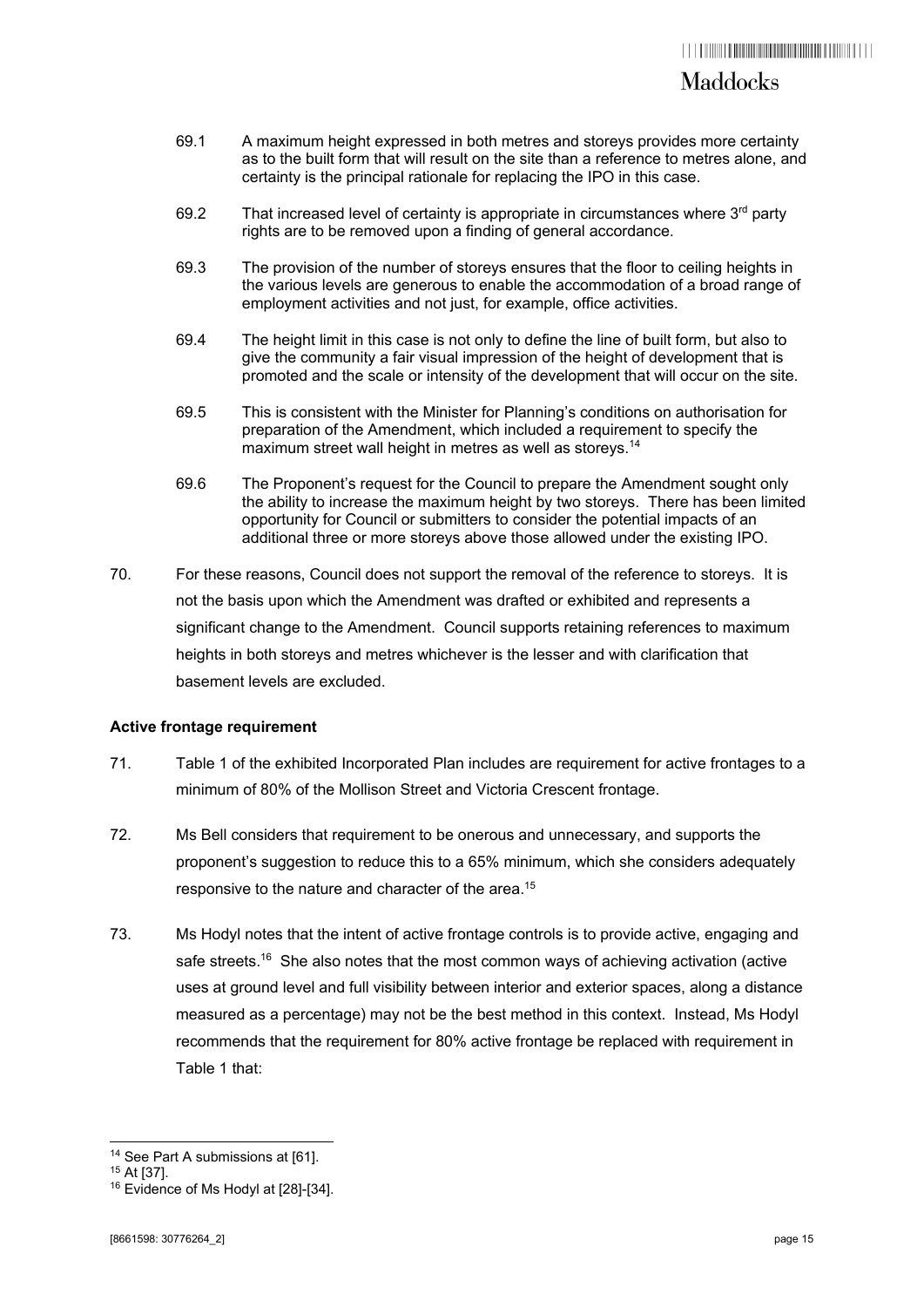New development should include multiple entrances and building openings along the extent of frontage to Mollison Street and Victoria Crescent. These should be sufficient in number and spacing to provide a high level of passive surveillance along Mollison Street and Victoria Crescent frontages.

74. Council supports the recommendation of Ms Hodyl, which will achieve activation of the street while retaining flexibility as to the means through which this is achieved.

### **Setbacks above the podium**

- 75. The Subject Site has street frontages along its eastern, southern and western boundaries. Along its northern boundary, the Subject Site adjoins:
	- 75.1 10 and 10A Victoria Crescent, which contain a single storey building; and
	- 75.2 12-18 Victoria Crescent, which is under construction with an office building that is in part 21.5 metres (6 storeys) and part 35 metres (9 storeys).
- 76. The exhibited Incorporated Plan requires a setback of 3 metres above the street wall and the northern boundary wall.
- 77. The proponent-preferred version of the Incorporated Plan suggests deletion of the words "and northern boundary wall" from Map 1. Council does not interpret this as a request that the Proponent seeks to remove the requirement for a setback above the street wall on the northern boundary, noting that the yellow dotted line on Map one continues to suggest a setback along the northern boundary, as does the requirement of Table 1. Ms Bell's evidence for the Proponent is also silent on the question of setbacks above the podium.
- 78. In case we are wrong on this, and some change to the northern setback is suggested, Council relies on the evidence of Ms Hodyl that setbacks should remain at 3 metres.17 The setback from the northern boundary, in particular, is required to create adequate building separation at the upper levels.

### **Proposed new laneway / William Street extension**

- 79. Ms Hodyl's evidence suggests that a new service lane extending to the north of William Street would reduce visual bulk, provide a carpark entrance, increase outlook from any new buildings, and connect to the existing laneway to the north of the subject site.<sup>18</sup>
- 80. This proposal was considered by Council when preparing the Amendment for exhibition, but not included in the exhibited documents for the reasons that:

<sup>&</sup>lt;sup>17</sup> See Hodyl Peer review report at [39]-[40] and evidence of Ms Hodyl at [27].<br><sup>18</sup> Evidence of Ms Hodyl at [25] and Peer Review report at [27].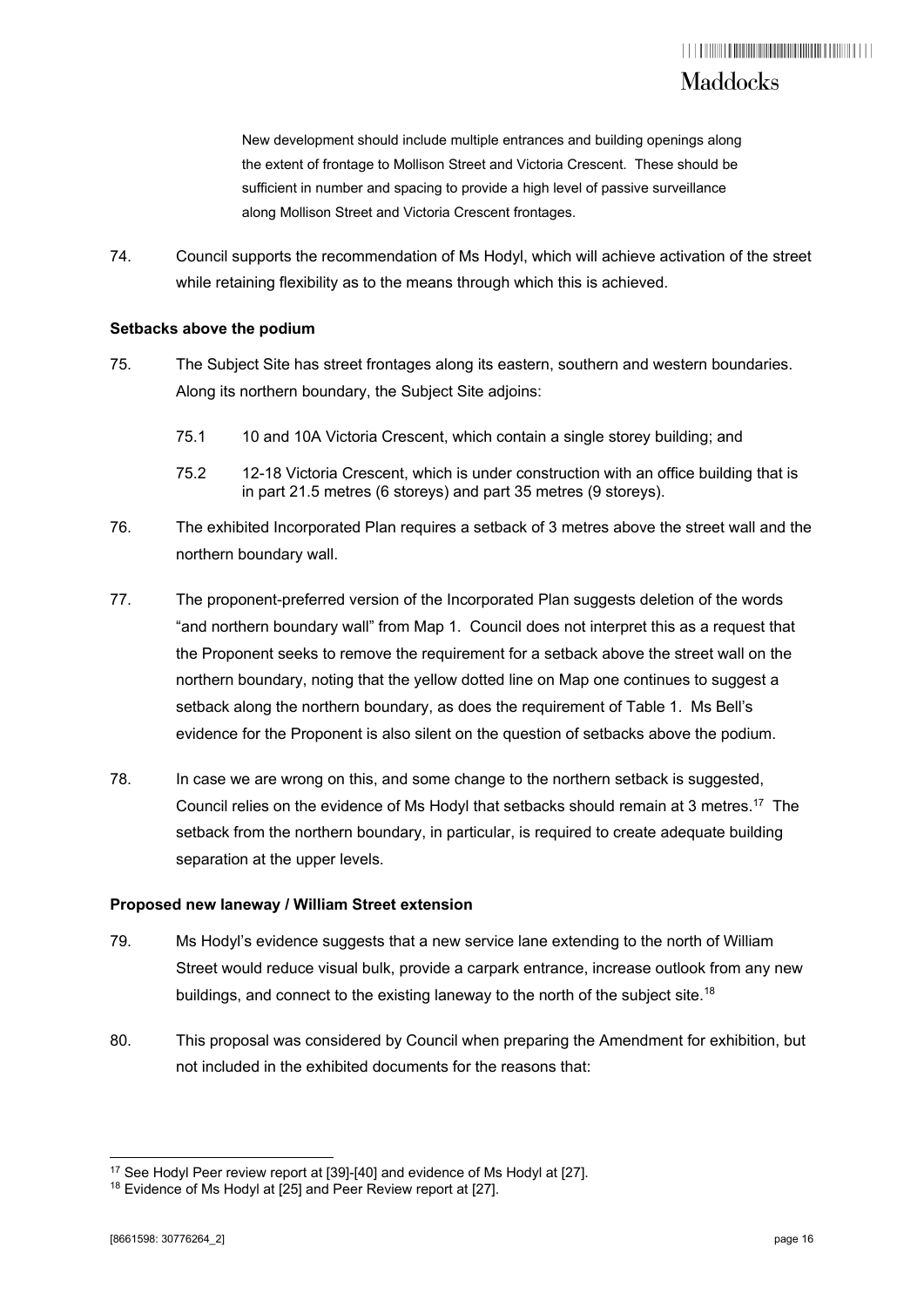- 80.1 Council's internal review suggests that the proposed widening of Little Nicholson Street, to be achieved through this Amendment, will adequately provide for vehicle and pedestrian access.
- 80.2 The Proponent holds an existing permit for development of the Subject Site, which does not require widening of Little Nicholson Street, and was proposing to proceed with Stage 1 of that Permit (including the land adjacent to Little Nicholson Street and to the north of William Street). Securing the Proponent's agreement that it would widen Little Nicholson Street satisfied Council's traffic concerns and provided certainty for the Stage 1 works to commence.
- 81. Council remains of the view that widening of Little Nicholson Street as described in the Amendment would be a better outcome than would result under the existing IPO, or if the existing permit (PLN17/0679) was exercised. Again, we do not understand this to be in issue.

#### **Separation above the podium**

- 82. The existing permit and existing IPO do not require any building separation above the podium.
- 83. In her Peer Review Report, Ms Hodyl expressed the view that the building above the podium should be separated into three separate forms.<sup>19</sup> That recommendation was related to Ms Hodyl's proposed new laneway (discussed above), which would create the additional break in building form.
- 84. As noted above in relation to the possible new laneway, Council understood that the proponent was prepared to act on its existing permit, which would have led to a much inferior urban design outcome. In that event, Council considered that a single separation in the upper floors, rather than two, provided a reasonable outcome for the Subject Site.

### **Suggested changes to the Proponent-preferred document**

- 85. Council's proposed amendments are recorded in the documents set out in Appendices A and B. Where the Proponent's amendments have been retained, these are acceptable to Council.
- 86. In addition to the matters addressed in the submissions above, Council makes the following comments on the amendments:
	- 86.1 The addition of the word "generally" in each of clause 2 of IPO1 and the incorporated plan, is considered appropriate.
	- 86.2 In clause 2 of IPO1, Council agrees with the Proponent that some of the exhibited text is unnecessary, given the matters in question are set out in the objectives of the incorporated plan.

<sup>19</sup> At [55].